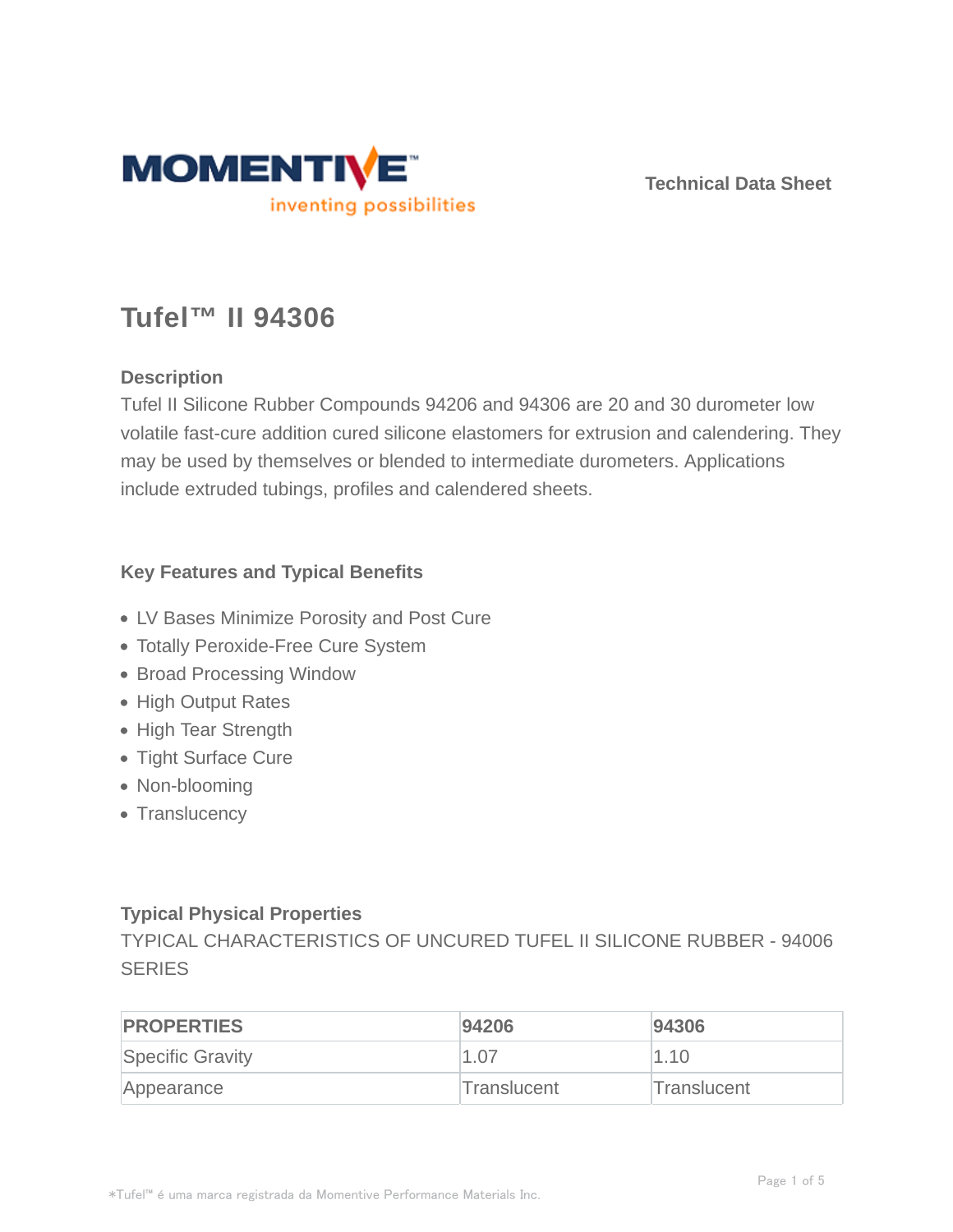| <b>Polymer Classification</b><br>$(ASTM D-1418)$ | VMQ | <b>VMQ</b> |
|--------------------------------------------------|-----|------------|
|                                                  |     |            |

TYPICAL RHEOLOGICAL PROFILE - MONSANTO RHEOMETOR MODEL 100 WITH 3° ARC @ 177°C (350°F)

| Minimum Viscosity          | $ 4.5 - 8.5 $ | $14 - 7$      |
|----------------------------|---------------|---------------|
| T1, Minutes                | $ 0.1 - 0.4 $ | $ 0.1 - 0.4 $ |
| $ 7$ Min. Torque (lb./in.) | $22 - 35$     | $ 21 - 34$    |

## TYPICAL PHYSICAL PROPERTIES OF TUFEL II SILICONE RUBBER - 94006 **SERIES**

| <b>ASTM METHOD</b> | PRESS CURE - 10 MINUTES @ 177°C (350°F) |      | 94306 |
|--------------------|-----------------------------------------|------|-------|
| $D-2240$           | Hardness, Durometer A                   | 22   | 28    |
| $D-412$            | Tensile Strength, psi                   | 1060 | 1350  |
|                    | <b>MPa</b>                              | 7.3  | 9.3   |
| $D-412$            | Elongation, %                           | 1000 | 1100  |
| $D-624$            | Tear Resistance, Die B, ppi             | 125  | 170   |
|                    | KN/M                                    | 22   | 30    |
| $D-412$            | Tensile Modulus @ 100% psi              | 63   | 85    |
|                    | <b>MPa</b>                              | 0.4  | 0.6   |

#### **Regulatory Compliance**

- A representative sample of an analogous product to Tufel ll 94306 met the requirements of USP Class VI and ISO 10993 under Good Laboratory Practices (GLP).
- Listed as UL 94 HB (File No. E205753)
- The ingredients are listed in the BfR recommendation XV "Silicones" (1)
- Compositionally compliant with 21 CFR 177.2600 Rubber articles intended for repeated  $use^{(2)}$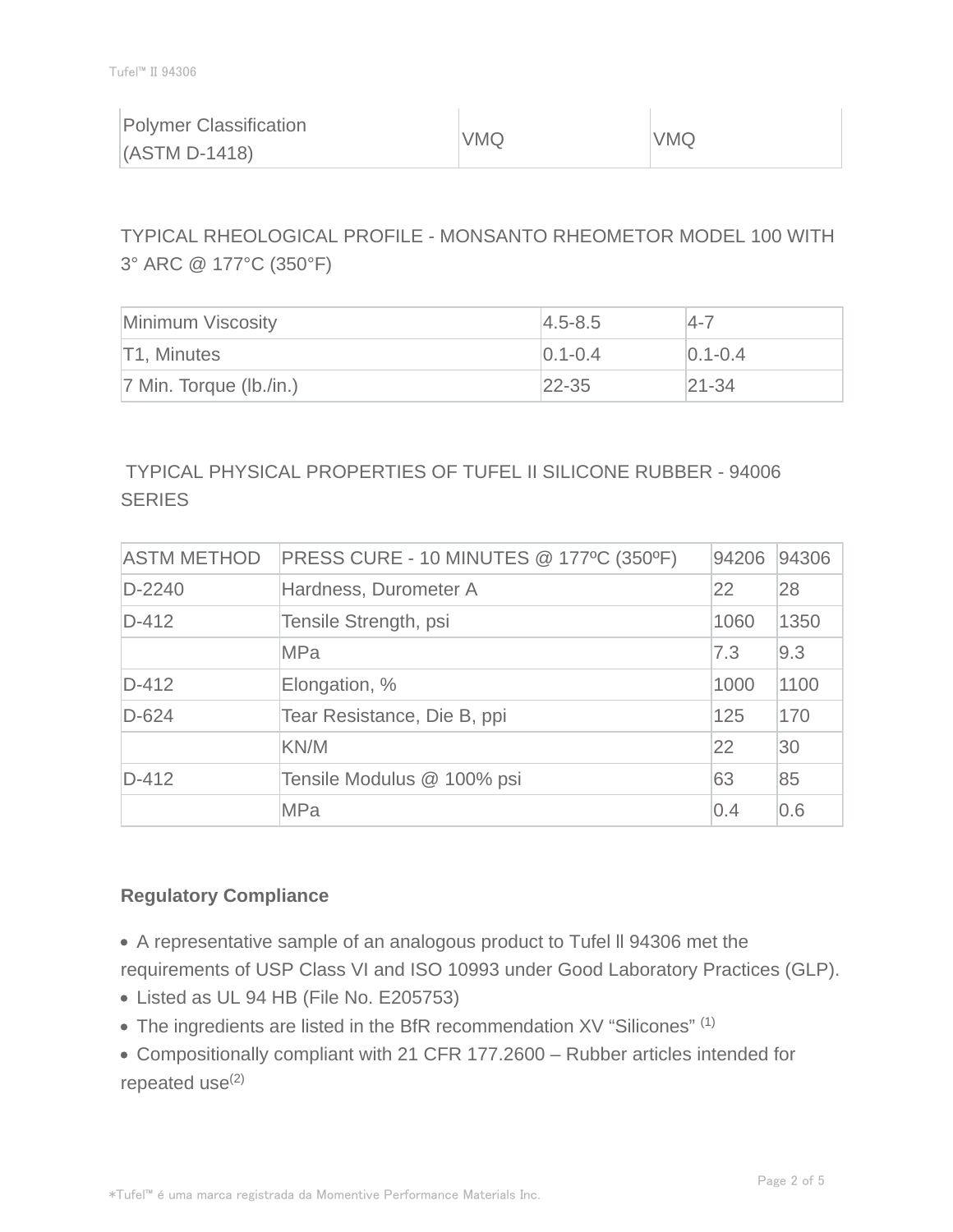(1) Producer of the final article needs to test and confirm that the final product meets the extraction limits of BfR XV or corresponding EU legislation.

(2) It is the responsibility of the user to determine that the final product complies with the extractive limitations and other requirements of 21 CFR 177.2600, under their specific manufacturing procedures.

#### **Patent Status**

Standard copy to come

### **Product Safety, Handling and Storage**

Standard copy to come

# **Limitations**

Standard copy to come

#### **Contact Information**

Email commercial.services@momentive.com

#### **Telephone**

| <b>Americas</b> | <b>Latin America</b> | <b>EMEAI- Europe, Middle</b><br>East, Africa & India | <b>ASIA PACIFIC</b> |
|-----------------|----------------------|------------------------------------------------------|---------------------|
| +1 800 295 2392 | <b>Brazil</b>        | <b>Europe</b>                                        | China               |
| Toll free*      | +55 11 4534 9650     | +390510924300                                        | 800 820 0202        |
| +704 805 6946   | Direct Number        | Direct number                                        | Toll free           |
| Direct Number   |                      |                                                      | +86 21 3860 4892    |
|                 |                      |                                                      | Direct number       |
| *All American   | <b>Mexico</b>        | India, Middle East &                                 | Japan               |
| countries       | +52 55 2169 7670     | <b>Africa</b>                                        | +81 3 5544 3111     |
|                 | <b>Direct Number</b> | + 91 44 71212207                                     | Direct number       |
|                 |                      | Direct number*                                       |                     |
|                 |                      | *All Middle Eastern                                  | <b>Korea</b>        |
|                 |                      | countries, Africa, India,                            | +82 2 6201 4600     |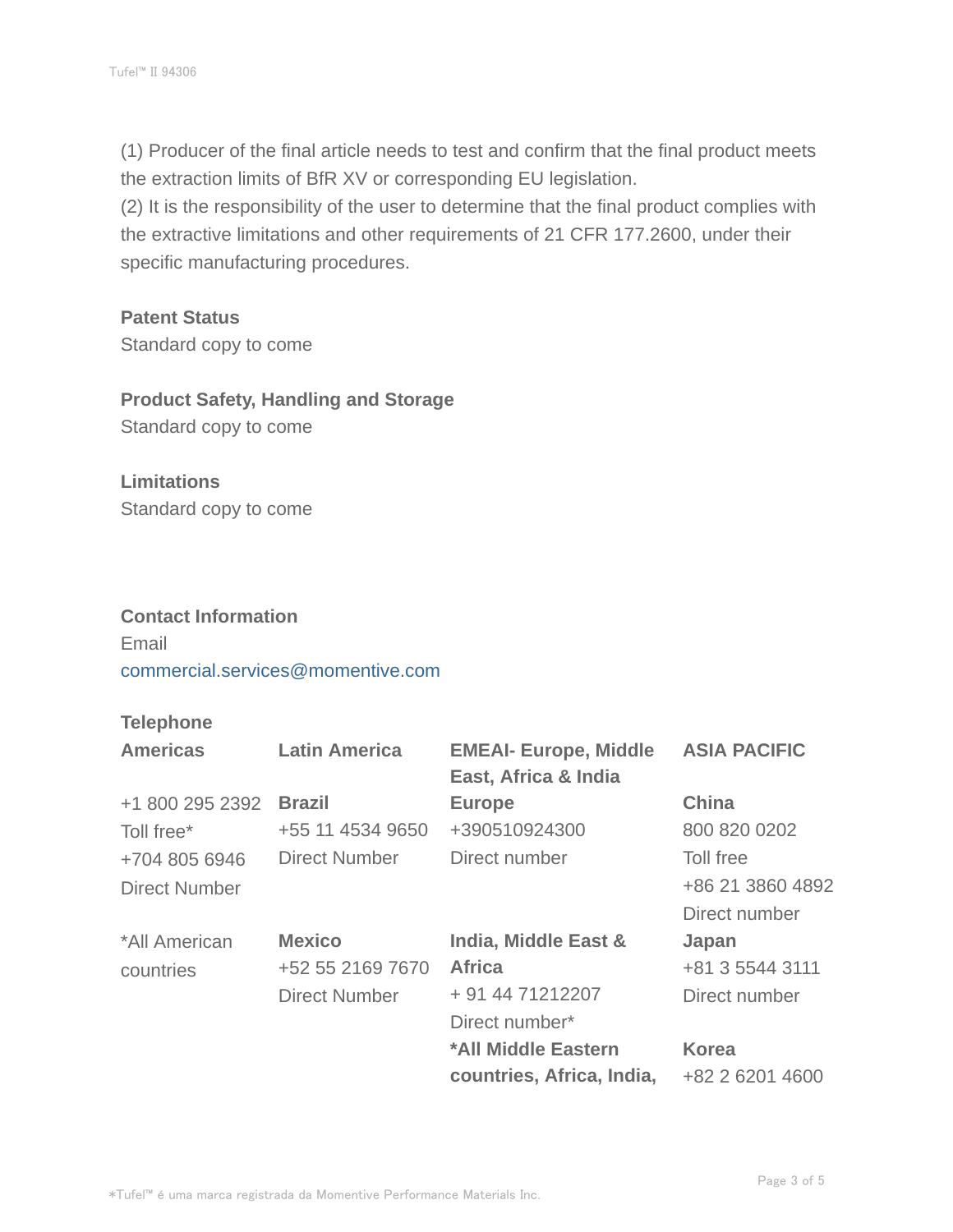For literature and technical assistance, visit our website at: www.momentive.com

#### **DISCLAIMER:**

**THE MATERIALS, PRODUCTS AND SERVICES OF MOMENTIVE PERFORMANCE MATERIALS INC. AND ITS SUBSIDIARIES AND AFFILIATES (COLLECTIVELY "SUPPLIER"), ARE SOLD SUBJECT TO SUPPLIER'S STANDARD CONDITIONS OF SALE, WHICH ARE INCLUDED IN THE APPLICABLE DISTRIBUTOR OR OTHER SALES AGREEMENT, PRINTED ON THE BACK OF ORDER ACKNOWLEDGMENTS AND INVOICES, AND AVAILABLE UPON REQUEST. ALTHOUGH ANY INFORMATION, RECOMMENDATIONS, OR ADVICE CONTAINED HEREIN IS GIVEN IN GOOD FAITH, SUPPLIER MAKES NO WARRANTY OR GUARANTEE, EXPRESS OR IMPLIED, (i) THAT THE RESULTS DESCRIBED HEREIN WILL BE OBTAINED UNDER END-USE CONDITIONS, OR (ii) AS TO THE EFFECTIVENESS OR SAFETY OF ANY DESIGN INCORPORATING ITS PRODUCTS, MATERIALS, SERVICES, RECOMMENDATIONS OR ADVICE. EXCEPT AS PROVIDED IN SUPPLIER'S STANDARD CONDITIONS OF SALE, SUPPLIER AND ITS REPRESENTATIVES SHALL IN NO EVENT BE RESPONSIBLE FOR ANY LOSS RESULTING FROM ANY USE OF ITS MATERIALS, PRODUCTS OR SERVICES DESCRIBED HEREIN.** Each user bears full responsibility for making its own determination as to the suitability of Supplier's materials, services, recommendations, or advice for its own particular use. Each user must identify and perform all tests and analyses necessary to assure that its finished parts incorporating Supplier's products, materials, or services will be safe and suitable for use under end-use conditions. Nothing in this or any other document, nor any oral recommendation or advice, shall be deemed to alter, vary, supersede, or waive any provision of Supplier's standard Conditions of Sale or this Disclaimer, unless any such modification is specifically agreed to in a writing signed by Supplier. No statement contained herein concerning a possible or suggested use of any material, product, service or design is intended, or should be construed, to grant any license under any patent or other intellectual property right of Supplier covering such use or design, or as a recommendation for the use of such material, product, service or design in the infringement of any patent or other intellectual property right.

\*Tufel™ é uma marca registrada da Momentive Performance Materials Inc.